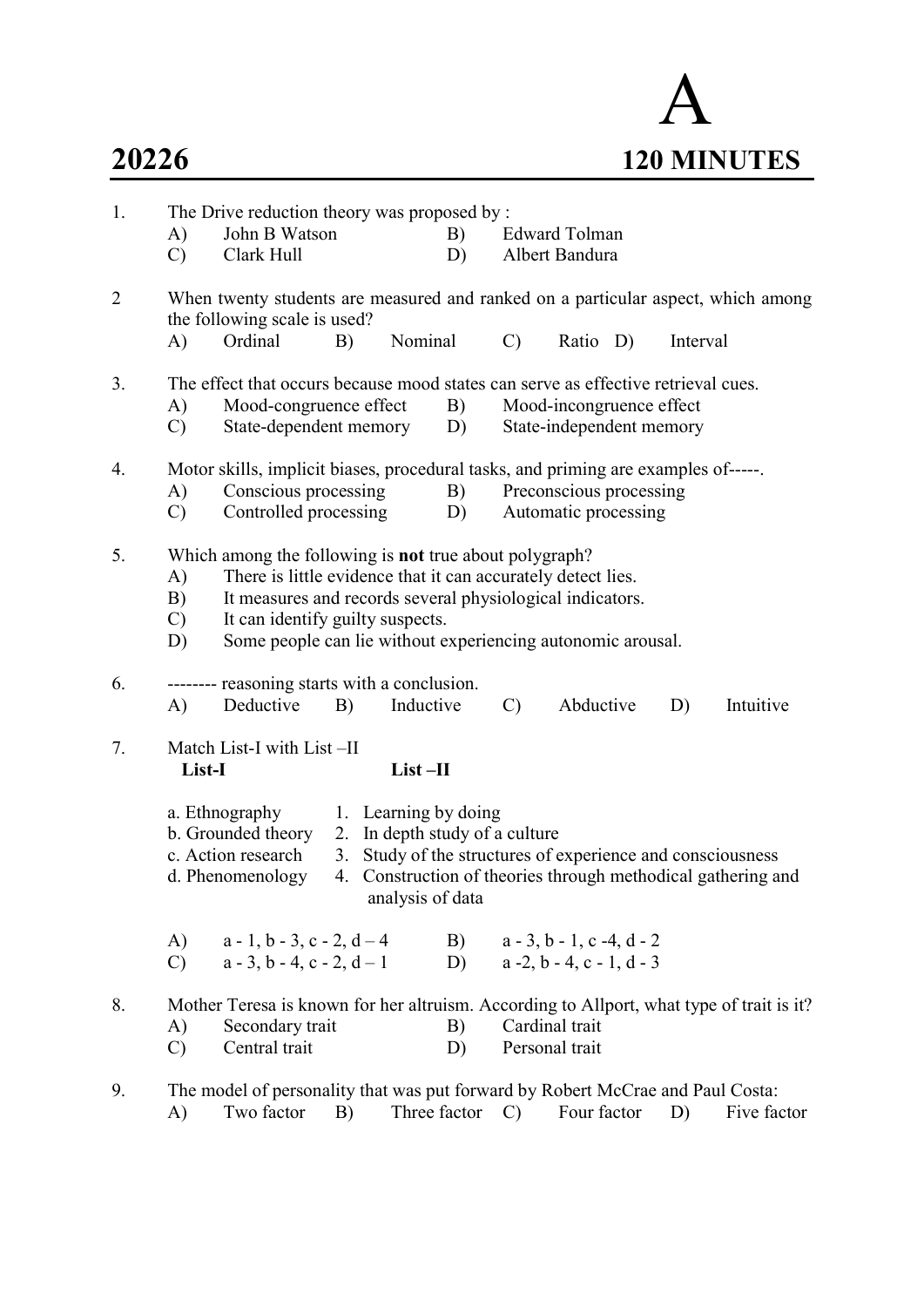| 10. | elicit?             | 'Is the word written in capital letters?' Which appropriate encoding does this question                                                               |    |            |    |               |                                                  |    |            |  |
|-----|---------------------|-------------------------------------------------------------------------------------------------------------------------------------------------------|----|------------|----|---------------|--------------------------------------------------|----|------------|--|
|     | A)                  | Structural                                                                                                                                            |    |            | B) | Semantic      |                                                  |    |            |  |
|     | $\mathbf{C}$        | Phonemic                                                                                                                                              |    |            | D) |               | Deep processing                                  |    |            |  |
| 11. |                     | -------- is a sexual disorder in which a man achieves sexual arousal by dressing in<br>women's clothing.                                              |    |            |    |               |                                                  |    |            |  |
|     | A)                  | Transgenderism                                                                                                                                        |    |            | B) |               | Trans sexualism                                  |    |            |  |
|     | $\mathbf{C}$        | Transvestism                                                                                                                                          |    |            | D) |               | Transversism                                     |    |            |  |
| 12. | group?              | Which among the following list of psychological disorders does not belong to the                                                                      |    |            |    |               |                                                  |    |            |  |
|     | A)                  | <b>ODD</b>                                                                                                                                            | B) | <b>OCD</b> |    | $\mathcal{C}$ | Phobia                                           | D) | <b>GAD</b> |  |
| 13. |                     | The name given to the apparent causation and developmental history of an illness:                                                                     |    |            |    |               |                                                  |    |            |  |
|     | $\mathbf{A}$        | Diagnosis                                                                                                                                             | B) | Etiology   |    | $\mathcal{C}$ | Prognosis                                        | D) | Treatment  |  |
| 14. |                     | The group of psychologists who principally proposed that the brain has the innate                                                                     |    |            |    |               |                                                  |    |            |  |
|     | A)                  | capacity for organizing perceptions:<br>Gestalt psychologists                                                                                         |    |            | B) |               | Humanistic psychologists                         |    |            |  |
|     | $\mathbf{C}$        | Cognitive psychologists                                                                                                                               |    |            | D) |               | Functionalistic psychologists                    |    |            |  |
| 15. |                     | Almond shaped structure in the brain's temporal lobe that attaches emotional<br>significance to memories.                                             |    |            |    |               |                                                  |    |            |  |
|     | A)                  | Hippocampus                                                                                                                                           |    |            | B) |               | Cerebellum                                       |    |            |  |
|     | $\mathcal{C}$       | Hypothalamus                                                                                                                                          |    |            | D) | Amygdala.     |                                                  |    |            |  |
| 16. |                     | Two main principles of Vygotsky's work are MKO and ZPD. Here MKO stands for:                                                                          |    |            |    |               |                                                  |    |            |  |
|     | A)<br>$\mathcal{C}$ | More Knowledgeable Other B)<br>Method to Know Other                                                                                                   |    |            | D) |               | More Knowledgeable Observer<br>None of the above |    |            |  |
|     |                     |                                                                                                                                                       |    |            |    |               |                                                  |    |            |  |
| 17. |                     | A temperament characterized by excessive ambition, aggression, competitiveness,<br>drive, impatience, need for control, unrealistic sense of urgency: |    |            |    |               |                                                  |    |            |  |
|     | A)                  | Gregariousness                                                                                                                                        |    |            | B) | Type A        |                                                  |    |            |  |
|     | $\mathcal{C}$       | Type B                                                                                                                                                |    |            | D) |               | Machiavellianism                                 |    |            |  |
| 18. |                     | The type of attention theory supported by the cocktail party phenomenon:                                                                              |    |            |    |               |                                                  |    |            |  |
|     | A)                  | Capacity model                                                                                                                                        |    |            | B) |               | Multiple resource model                          |    |            |  |
|     | $\mathcal{C}$       | Early theory                                                                                                                                          |    |            | D) | Late theory   |                                                  |    |            |  |
| 19. |                     | According to Freud, the most basic and widely used defense mechanism is:                                                                              |    |            |    |               |                                                  |    |            |  |
|     | A)                  | Rationalization                                                                                                                                       |    |            | B) | Repression    |                                                  |    |            |  |
|     | $\mathcal{C}$       | Projection                                                                                                                                            |    |            | D) |               | Displacement                                     |    |            |  |
| 20. |                     | The association formed when you are forming a cognitive map:                                                                                          |    |            |    |               |                                                  |    |            |  |
|     | A)                  | $S-O-R$                                                                                                                                               | B) | $R-R$      |    | $\mathcal{C}$ | $S-R$                                            | D) | $S-S$      |  |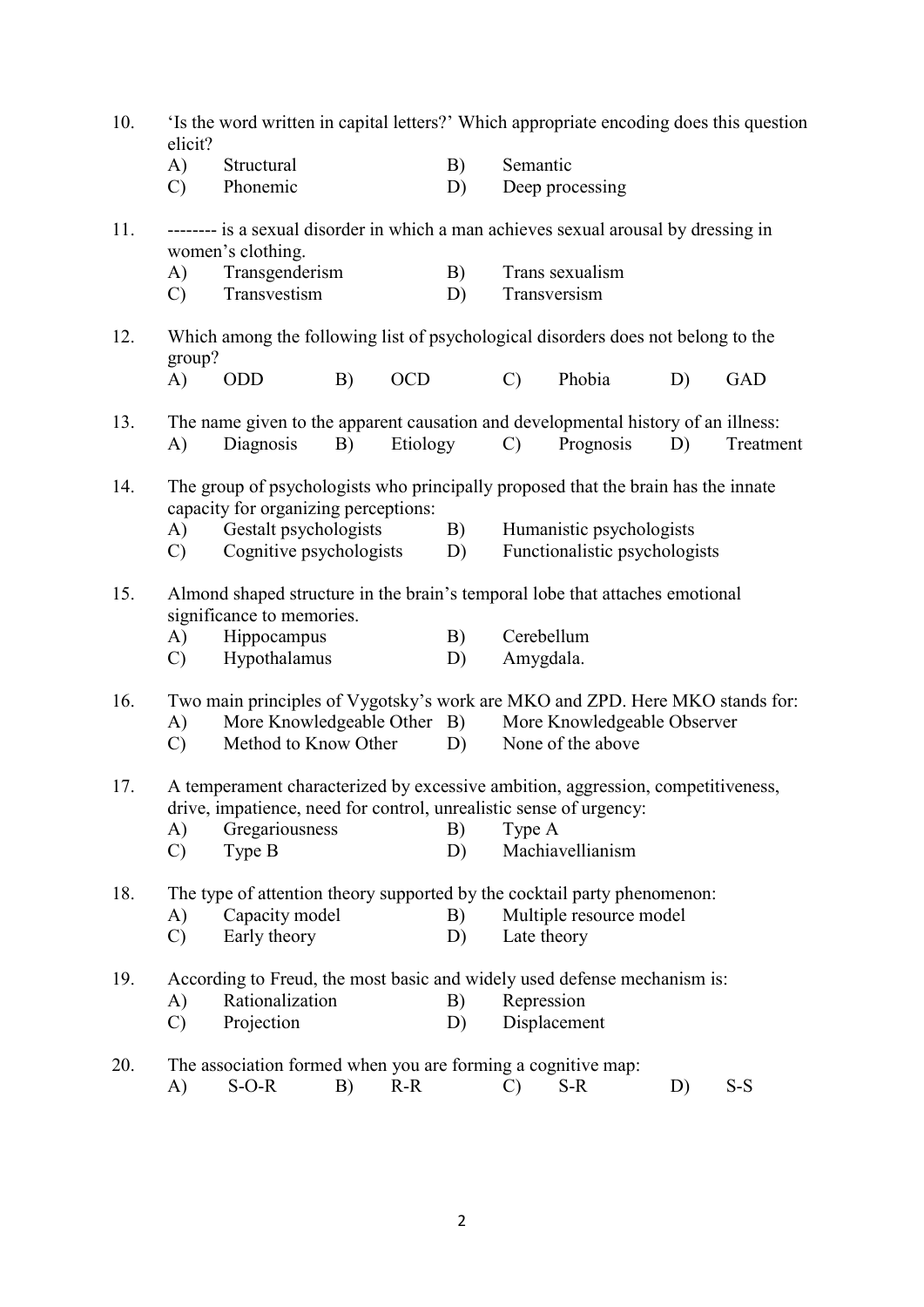21. Match List-I with List-II List-I List-II

| a. Single subjects or research units that are measured                   | 1. Counterbalanced design |
|--------------------------------------------------------------------------|---------------------------|
| repeatedly at regular intervals                                          |                           |
| b. Intervention administered and taken away several times 2. Time series |                           |

- c. Dependent variable measured in groups following and 3. Nonequivalent control group not following treatment
- d. Control the effects of nuisance variables 4. Equivalent time-samples
- A) a-4, b-1, c-2, d-3 B) a-2, b-4, c- 3, d- 1 C)  $a-3, b-2, c-1, d-4$  D)  $a-3, b-4, c-1, d-2$

22. What is the rationale behind the contingency approach in organizational behaviour?

- A) Methods or behaviors which work effectively in one situation fail in another.
- B) People are the central resource in any organization
- C) Ratio of output to input is a measure of an organization's effectiveness
- D) Organization is a united, purposeful system composed of interrelated parts.
- 23. The theory which says that intelligence is composed of 3 parts, componential, experiential, and practical was proposed by:
	- A) Howard Gardner B) J P Guilford
	- C) Charles Spearman D) Robert J Sternberg
- 24. Choose the one in correct order:
	- A) Need, drive, goal, incentive B) Drive, need, goal, incentive
	- C) Drive, need, incentive, goal D) Need, Drive, incentive, goal
- 25. Which among the following shows a retroactive interference?
	- A) Study Psychology Study Economics Economics test
	- B) Study Economics Study Psychology Economics test
	- C) Study Psychology Sleep Psychology test
	- D) Study Psychology Sleep Economics test

26. -------- distinguishes fear and anxiety.

- A) source of danger B) the experiencing person
- C) people around D) the expression
- 27. --------is a discipline approach to classroom management that involves high level of teacher control in the class.
	- A) Reality model B) Decisive discipline
	- C) Assertive discipline D) Indecisive discipline
- 28. In psychoanalysis, a release or discharge of emotional energy following the recollection of a painful memory that has been repressed is called -----------. A) Abreaction B) Cathexis C) Catharsis D) Transference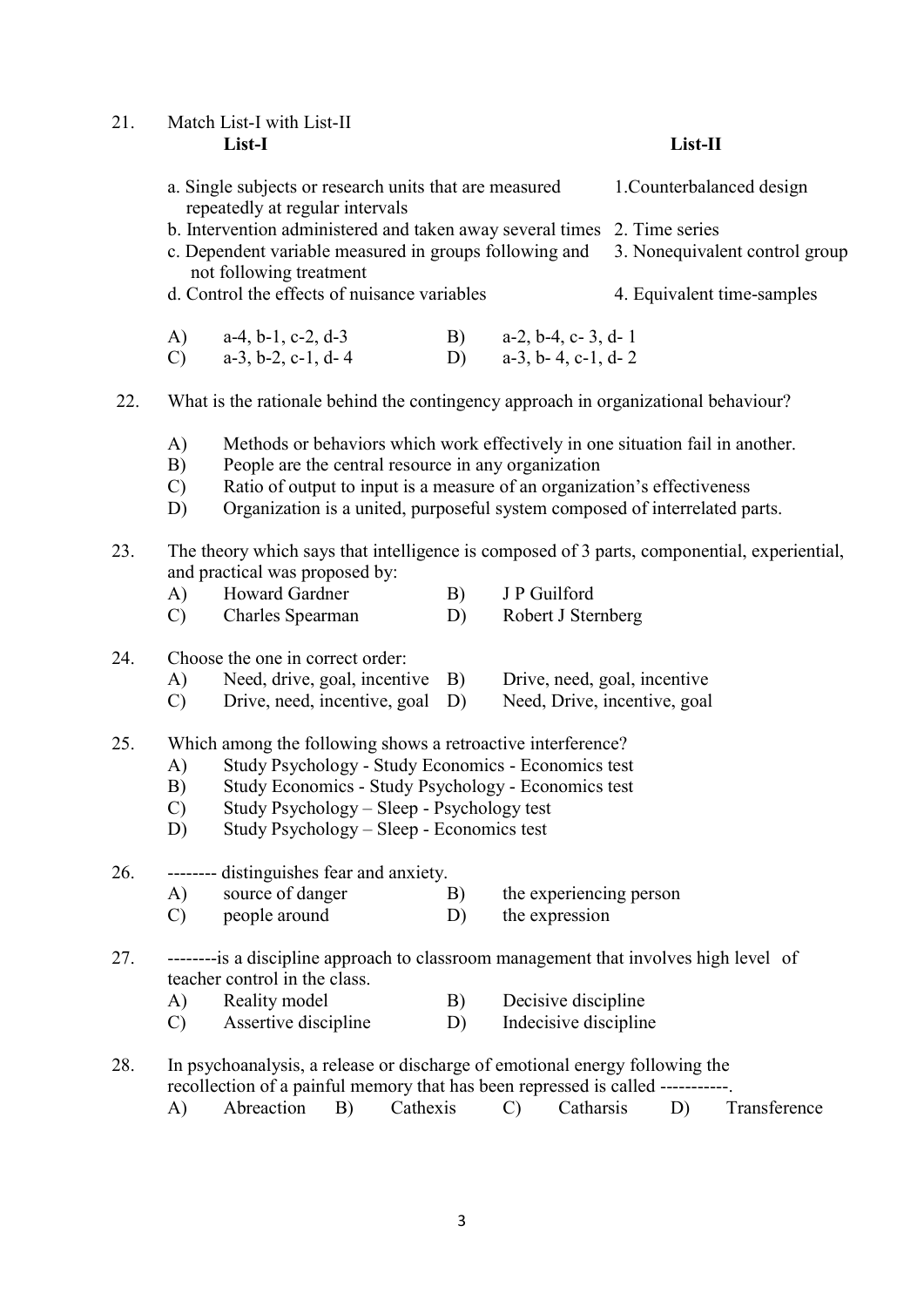| 29. |                                 | Assertion (A): Evaluation research is a form of applied research.<br>Reason (R): In this, the effectiveness of some programme or intervention is tested.                                                                            |          |                                                                                                                                                 |  |  |  |  |  |
|-----|---------------------------------|-------------------------------------------------------------------------------------------------------------------------------------------------------------------------------------------------------------------------------------|----------|-------------------------------------------------------------------------------------------------------------------------------------------------|--|--|--|--|--|
|     | A)<br>B)<br>$\mathcal{C}$<br>D) | Both (A) and (R) are true and (R) is the correct explanation of (A)<br>Both (A) and (R) are true, but (R) is not the correct explanation of (A)<br>$(A)$ is true, but $(R)$ is false<br>$(A)$ is false, but $(R)$ is true           |          |                                                                                                                                                 |  |  |  |  |  |
| 30. | Ι.<br>II.<br>III.<br>IV.        | Factor analysis is:<br>A statistical technique<br>Analyses the difference between a large number of variables<br>Reduces the variables to a smaller number of underlying dimensions<br>The underlying dimensions are called factors |          |                                                                                                                                                 |  |  |  |  |  |
|     | A)<br>$\mathcal{C}$             | I, II, III, IV are correct<br>II, III, IV only are correct                                                                                                                                                                          | B)<br>D) | I, III, IV only are correct<br>II and IV only are correct                                                                                       |  |  |  |  |  |
| 31. | A)<br>$\mathcal{C}$             | A device to measure the affective or connotative meaning of words:<br>Semantic differential<br>B)<br>Q-sort<br>Bipolar rating scale<br>D)<br>Response category                                                                      |          |                                                                                                                                                 |  |  |  |  |  |
| 32. | A)<br>$\mathcal{C}$             | RIASEC is based on the theory developed by:<br>Strong<br>Herzberg<br>B)<br>Holland<br>D)<br>McCrae & Costa                                                                                                                          |          |                                                                                                                                                 |  |  |  |  |  |
| 33. | A)<br>$\mathcal{C}$             | Type I<br>Conformity bias                                                                                                                                                                                                           | B)<br>D) | Which among the following errors in research is known as false positive?<br>Type II<br>Conformation bias                                        |  |  |  |  |  |
| 34. |                                 | Assertion (A): Normality and abnormality exist in a continuum<br>Reason $(R)$ : It is an either-or proposition.                                                                                                                     |          |                                                                                                                                                 |  |  |  |  |  |
|     | A)<br>B)<br>$\mathcal{C}$<br>D) | $(A)$ is true, but $(R)$ is false<br>$(A)$ is false, but $(R)$ is true                                                                                                                                                              |          | Both (A) and (R) are true and (R) is the correct explanation of (A)<br>Both (A) and (R) are true, but (R) is not the correct explanation of (A) |  |  |  |  |  |
| 35. | A)                              | Which among the following is known as happy or feel good hormone?<br>Melatonin<br>Oxytocin<br>B)                                                                                                                                    |          | Adrenaline<br>$\mathcal{C}$<br>D)<br>Dopamine                                                                                                   |  |  |  |  |  |
| 36. | A)<br>$\mathcal{C}$             | identify familiar objects, entities or people.<br>Aphasia<br>Neurological soft signs                                                                                                                                                | B)<br>D) | -----------is a neurological disorder which denotes impairment of ability to recognize or<br>Agnosia<br>Spatial neglect                         |  |  |  |  |  |
| 37. | A)<br>$\mathcal{C}$             | The subject says 'Yes' when no sound is presented. This is a ---------<br>Hit<br>Correct rejection<br>B)<br>False alarm<br><b>Miss</b><br>D)                                                                                        |          |                                                                                                                                                 |  |  |  |  |  |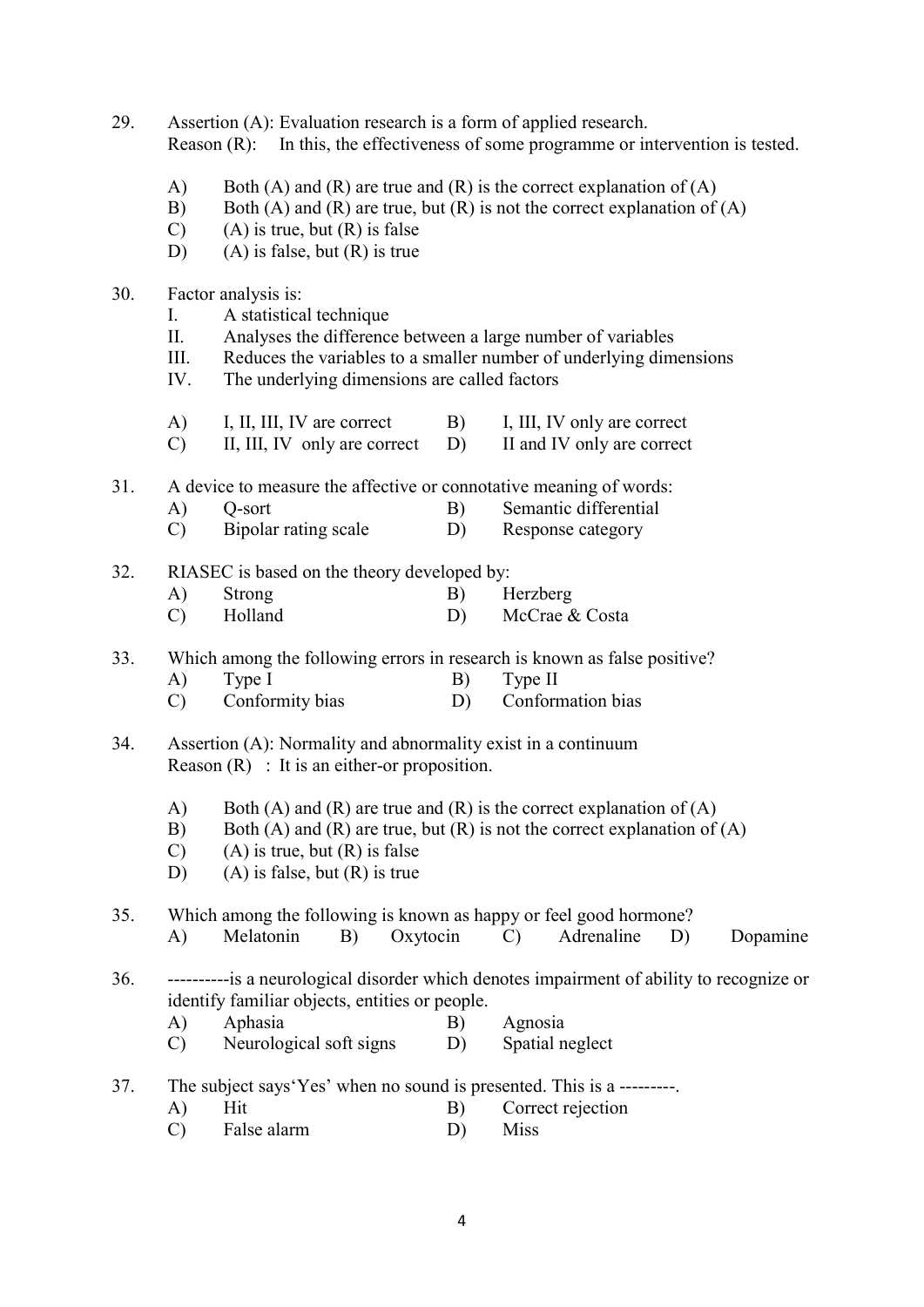38. Match List-I with List-II

| List-I    |                               |    | List-II |                               |
|-----------|-------------------------------|----|---------|-------------------------------|
|           | a. Kohlberg                   | 1. |         | Cognitive development         |
|           | b. Erikson                    | 2. |         | Moral development             |
| c. Freud  |                               | 3. |         | Psychosocial development      |
| d. Piaget |                               | 4. |         | Psychosexual development      |
| A)        | $a-2$ , $b-4$ , $c-1$ , $d-3$ |    | B)      | $a-3$ , $b-1$ , $c-4$ , $d-2$ |
|           | a-2, b-3, c-4, d-1            |    | D)      | a-2, b-4, c-3, d-1            |

39. Which among the following is not true about validity?

- A) The extent to which a test measures what it purports to measure
- B) The extent to which specified inferences from the test's scores are justified or meaningful
- C) Validity coefficient is got through correlation between scores on a test and a criterion
- D) Validity can be applied only to psychometrics, not to a research procedure

| 40. | Match List-Iwith List-II |
|-----|--------------------------|
|     |                          |

| List-I                              | List-II                             |  |  |  |  |
|-------------------------------------|-------------------------------------|--|--|--|--|
| a. ACT                              | 1. Collins & Quillian               |  |  |  |  |
| b. PDP                              | 2. Anderson<br>3. William James     |  |  |  |  |
| c. Network                          |                                     |  |  |  |  |
| d. Principle of Psychology          | 4. Connectionism                    |  |  |  |  |
| $a-2$ , $b-4$ , $c-1$ , $d-3$<br>A) | $a-1$ , $b-4$ , $c-3$ , $d-2$<br>B) |  |  |  |  |

C) a-1, b- 4, c-2, d-3 D) a-4, b-3, c-2, d- 1

41. Match List-I with List-II

### List-I List-II

| a. Depersonalization | 1. Experience of the external world as unreal, strange     |
|----------------------|------------------------------------------------------------|
| b. Derealization     | 2. impoverishment of thought                               |
| c. Alogia            | 3. inability to experience pleasure                        |
| d. Anhedonia         | 4. feeling of emotional detachment from perception of self |
|                      |                                                            |
|                      |                                                            |

 A) a-4, b- 1, c-3, d-2 B) a-1, b- 4, c- 2, d- 3 C)  $a-2, b-4, c-1, d-3$  D)  $a-4, b-1, c-2, d-3$ 

## 42. "With increase in emotionality of stimuli, recognition may lead to anxiety and it is to be avoided as long as possible." This is an explanation of -----.

- A) Sensitization B) Perceptual defense
- C) Sensory adaptation D) Subliminal perception

# 43. The theory which explains that illusions are claimed to result from inappropriate instructions to the eye muscles to move in a particular manner:

- A) Efferent readiness hypothesis
- B) Eye movement theory
- C) Apparent distance theory
- D) Reference theory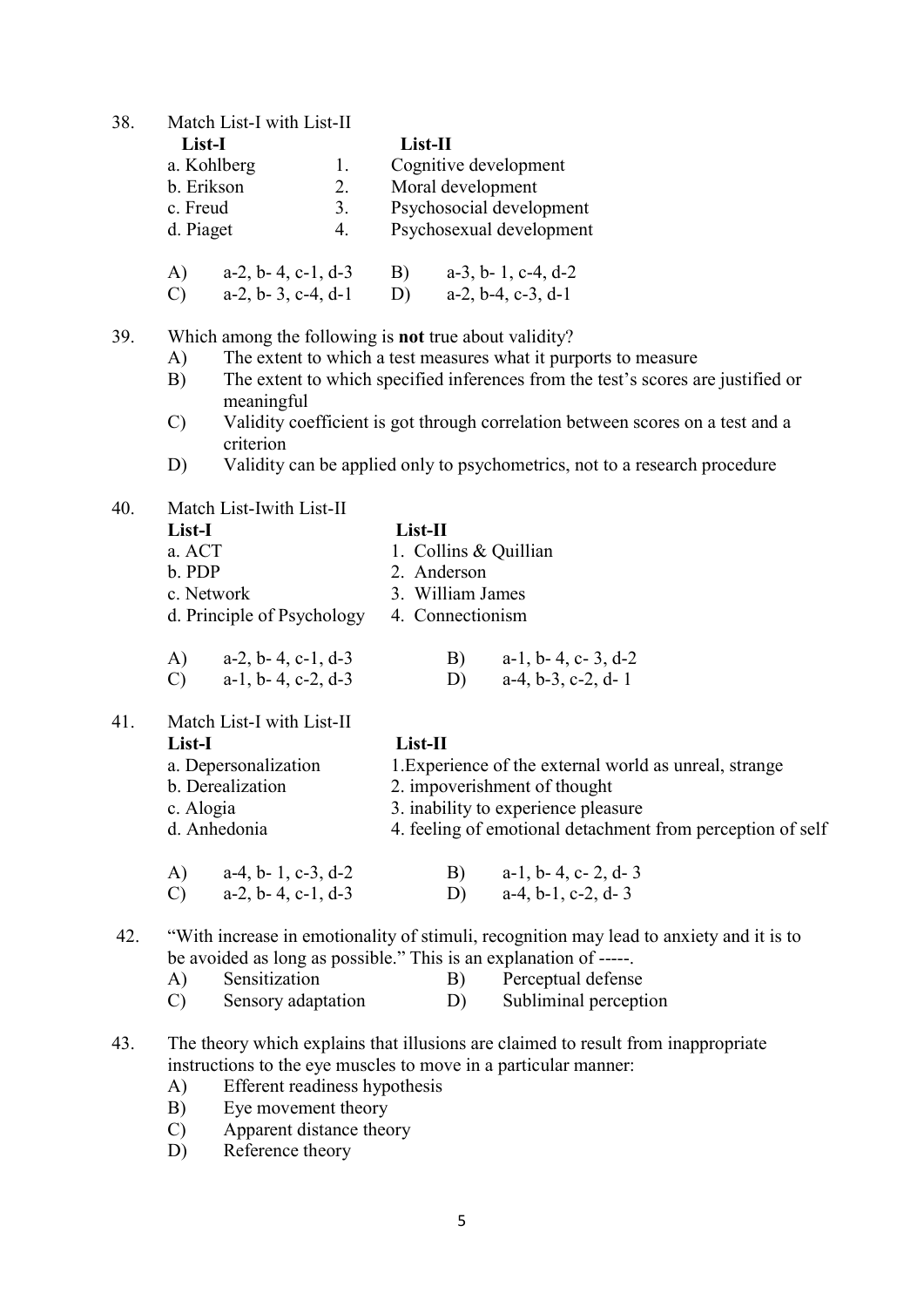| 44. | A)<br>$\mathcal{C}$ | Hypnosis is derived from the Greek word which means---------<br>Trance<br>Mesmerism                                                                                                                       |    |             | B)<br>D) | Sleep               | Unconscious                                        |    |                                                                                        |
|-----|---------------------|-----------------------------------------------------------------------------------------------------------------------------------------------------------------------------------------------------------|----|-------------|----------|---------------------|----------------------------------------------------|----|----------------------------------------------------------------------------------------|
| 45. | A)<br>$\mathcal{C}$ | Which among the following is known as the truth drug?<br>Scopolamine<br>Carbamazepine                                                                                                                     |    |             | B)<br>D) | Codeine             | Beta - endorphin                                   |    |                                                                                        |
| 46. | A)<br>$\mathcal{C}$ | ------ is a spontaneously occurring altered state of consciousness.<br>Drug induced state<br>Hypnosis                                                                                                     |    |             | B)<br>D) | Meditation<br>Dream |                                                    |    |                                                                                        |
| 47. |                     | ------------refers to techniques of summarizing, organizing, and displaying data in<br>ways that help show what data mean.                                                                                |    |             |          |                     |                                                    |    |                                                                                        |
|     | A)<br>$\mathcal{C}$ | Exploratory data analysis<br>Data snooping                                                                                                                                                                |    |             | B)<br>D) |                     | Experimental analysis<br>Data driven processing    |    |                                                                                        |
| 48. | A)<br>$\mathcal{C}$ | The sleep wake cycle in humans that occurs or fluctuates at intervals:<br>Circannual rhythm<br>Infradian rhythm                                                                                           |    |             | B)<br>D) |                     | Diurnal rhythm<br>Ultradian rhythm                 |    |                                                                                        |
| 49. | A)<br>$\mathcal{C}$ | According to Adler, the foremost source of human motivation is:<br>Unconscious motives<br>Need for self-actualization                                                                                     |    |             | B)<br>D) |                     | Striving for superiority<br>Collective unconscious |    |                                                                                        |
| 50. | A)                  | Sleep spindles occur during which stage of NREM sleep?<br>I                                                                                                                                               | B) | $\rm II$    |          | $\mathcal{C}$       | III                                                | D) | IV                                                                                     |
| 51. | A)                  | The name given to drug induced loss of consciousness:<br>Narcolepsy                                                                                                                                       | B) | Drug effect |          | $\mathcal{C}$       | <b>Narcosis</b>                                    | D) | Drug action                                                                            |
| 52. |                     | An apathetic condition in an animal or a human being resulting from exposure to<br>insoluble problems or inescapable physical or emotional stress.<br>A) Experimental neurosis<br>C) Learned helplessness |    |             | B)<br>D) |                     | <b>Escape</b> learning<br>Avoidance conditioning   |    |                                                                                        |
| 53. | A)<br>$\mathcal{C}$ | Noam Chomsky<br>Benjamin Whorf                                                                                                                                                                            |    |             | B)<br>D) |                     | <b>Edward Sapir</b><br><b>Steven Pinker</b>        |    | 'The language that we use determines the contents of our thought'. Whose view is this? |
| 54. | A)<br>$\mathcal{C}$ | Pragmatics is concerned with-----------.<br>Speech sounds<br>Grammar                                                                                                                                      |    |             | B)<br>D) | Context             | Word structure                                     |    |                                                                                        |
| 55. | A)                  | A biologically based innate capacity for language is named as --------<br><b>LAD</b>                                                                                                                      | B) | ILC         |          | $\mathcal{C}$       | <b>LPD</b>                                         | D) | <b>ILD</b>                                                                             |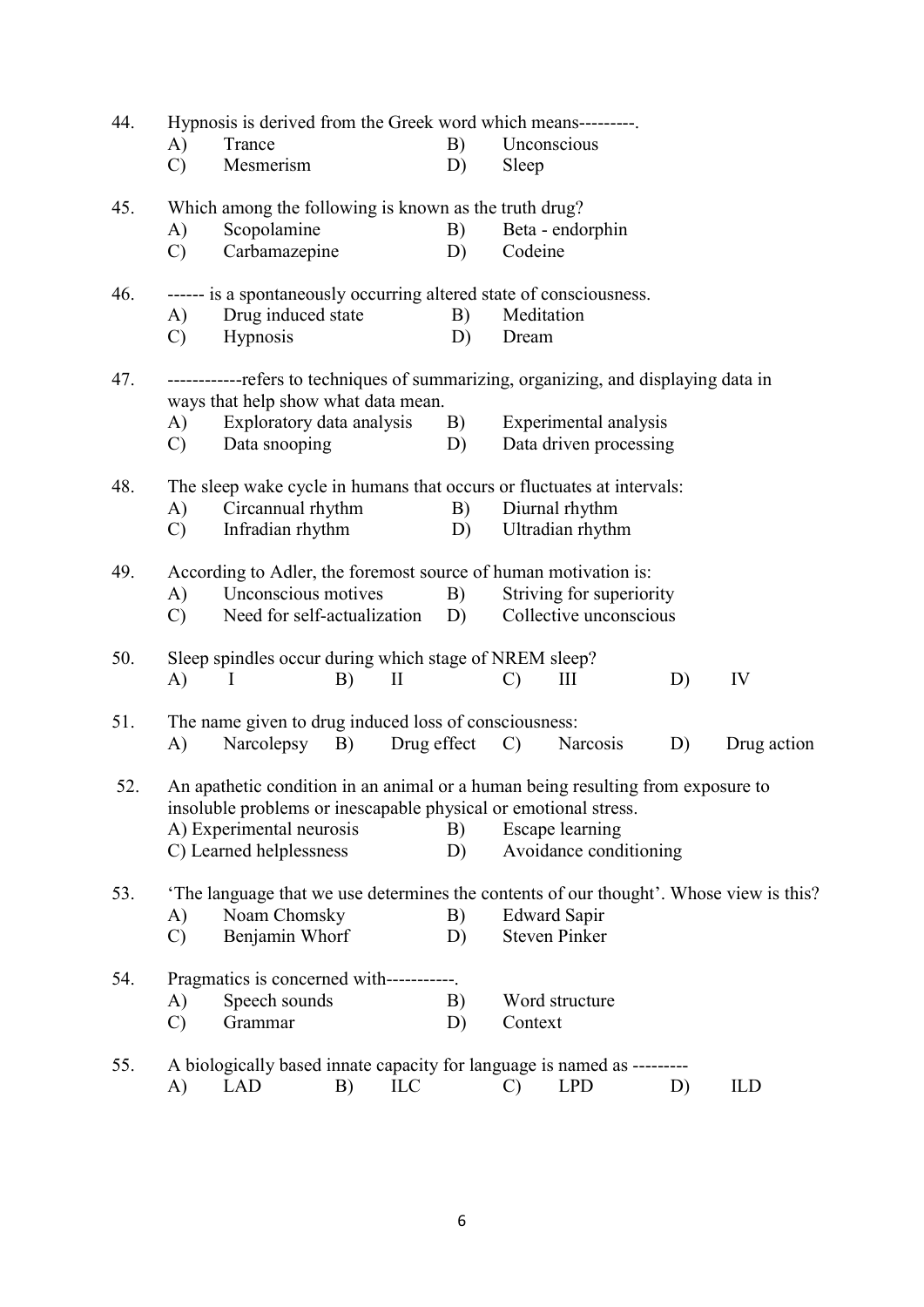| 56. | A)<br>$\mathbf{C}$ ) | A polygraph is a device that detects the actions of-------<br>Somatic Nervous System D) Endocrine system                                                                                           |    |              |                                                                                       | Central Nervous System B) Autonomic Nervous System |    |                |  |  |  |
|-----|----------------------|----------------------------------------------------------------------------------------------------------------------------------------------------------------------------------------------------|----|--------------|---------------------------------------------------------------------------------------|----------------------------------------------------|----|----------------|--|--|--|
| 57. | issue.               |                                                                                                                                                                                                    |    |              | ----------is an enduring pattern of evaluative responses towards a person, object, or |                                                    |    |                |  |  |  |
|     | A)                   | Attitude                                                                                                                                                                                           | B) | Prejudice C) |                                                                                       | Stereotype                                         | D) | Discrimination |  |  |  |
| 58. | A)<br>$\mathcal{C}$  | ---------- is a psychological state characterized by loss of the sense of individuality<br>and submerging of personal identity and accountability in a group.<br>Individuation<br>Bystander effect |    | B)<br>D)     |                                                                                       | Deindividuation<br>Diffusion of responsibility     |    |                |  |  |  |
| 59. |                      | --------------is a technique of behaviour therapy involving repeatedly evoking a                                                                                                                   |    |              |                                                                                       |                                                    |    |                |  |  |  |
|     |                      | response that is physiologically incompatible with anxiety.                                                                                                                                        |    |              |                                                                                       |                                                    |    |                |  |  |  |
|     | A)                   | Paradoxical intention B)                                                                                                                                                                           |    |              |                                                                                       | Multimodal therapy                                 |    |                |  |  |  |
|     | $\mathbf{C}$         | Reciprocal inhibition D)                                                                                                                                                                           |    |              | Flooding                                                                              |                                                    |    |                |  |  |  |
| 60. |                      | There are 3 principal methods used to measure forgetting. Which among the<br>following is not?                                                                                                     |    |              |                                                                                       |                                                    |    |                |  |  |  |
|     | A)                   | Reconstruction                                                                                                                                                                                     |    | B)           | Relearning                                                                            |                                                    |    |                |  |  |  |
|     |                      | C) Recognition                                                                                                                                                                                     |    | D)           | Recall                                                                                |                                                    |    |                |  |  |  |
| 61. |                      | The defense mechanism working when an insecure young man joins a fraternity to<br>boost his self-esteem:                                                                                           |    |              |                                                                                       |                                                    |    |                |  |  |  |
|     |                      | A) Rationalization                                                                                                                                                                                 |    | B)           |                                                                                       | Identification                                     |    |                |  |  |  |
|     |                      | C) Reaction formation                                                                                                                                                                              |    | D)           |                                                                                       | Displacement                                       |    |                |  |  |  |
| 62. |                      | Maslow agreed with Rogers that people are driven towards fulfilment and personal<br>growth. This drive according to him is--------.                                                                |    |              |                                                                                       |                                                    |    |                |  |  |  |
|     | A)                   | Innate                                                                                                                                                                                             |    | B)           | Acquired                                                                              |                                                    |    |                |  |  |  |
|     | $\mathcal{C}$        | Both A & B                                                                                                                                                                                         |    | D)           |                                                                                       | Neither A nor B                                    |    |                |  |  |  |
| 63. |                      | "The objection to the inner state of an organism is not that they do not exist, but that<br>they are not relevant". Whose words are these?                                                         |    |              |                                                                                       |                                                    |    |                |  |  |  |
|     | A)                   | Ivan Pavlov                                                                                                                                                                                        |    | B)           |                                                                                       | E L Thorndike                                      |    |                |  |  |  |
|     | $\mathbf{C}$         | Clark Hull                                                                                                                                                                                         |    | D)           | <b>B</b> F Skinner                                                                    |                                                    |    |                |  |  |  |
| 64. | A)<br>B)             | ------ is not a factor in reciprocal determinism.<br>Hereditary makeup<br>Internal mental events                                                                                                   |    |              |                                                                                       |                                                    |    |                |  |  |  |
|     | $\mathcal{C}$<br>D)  | External environmental events<br>Overt behaviour                                                                                                                                                   |    |              |                                                                                       |                                                    |    |                |  |  |  |
| 65. | A)                   | Bandura referred to the belief about one's ability to perform behaviours that should<br>lead to expected outcomes. He called it -------.<br>Self-esteem                                            |    | B)           |                                                                                       | Self-efficacy                                      |    |                |  |  |  |
|     | $\mathcal{C}$        | Self-efficiency                                                                                                                                                                                    |    | D)           |                                                                                       | Self-concept                                       |    |                |  |  |  |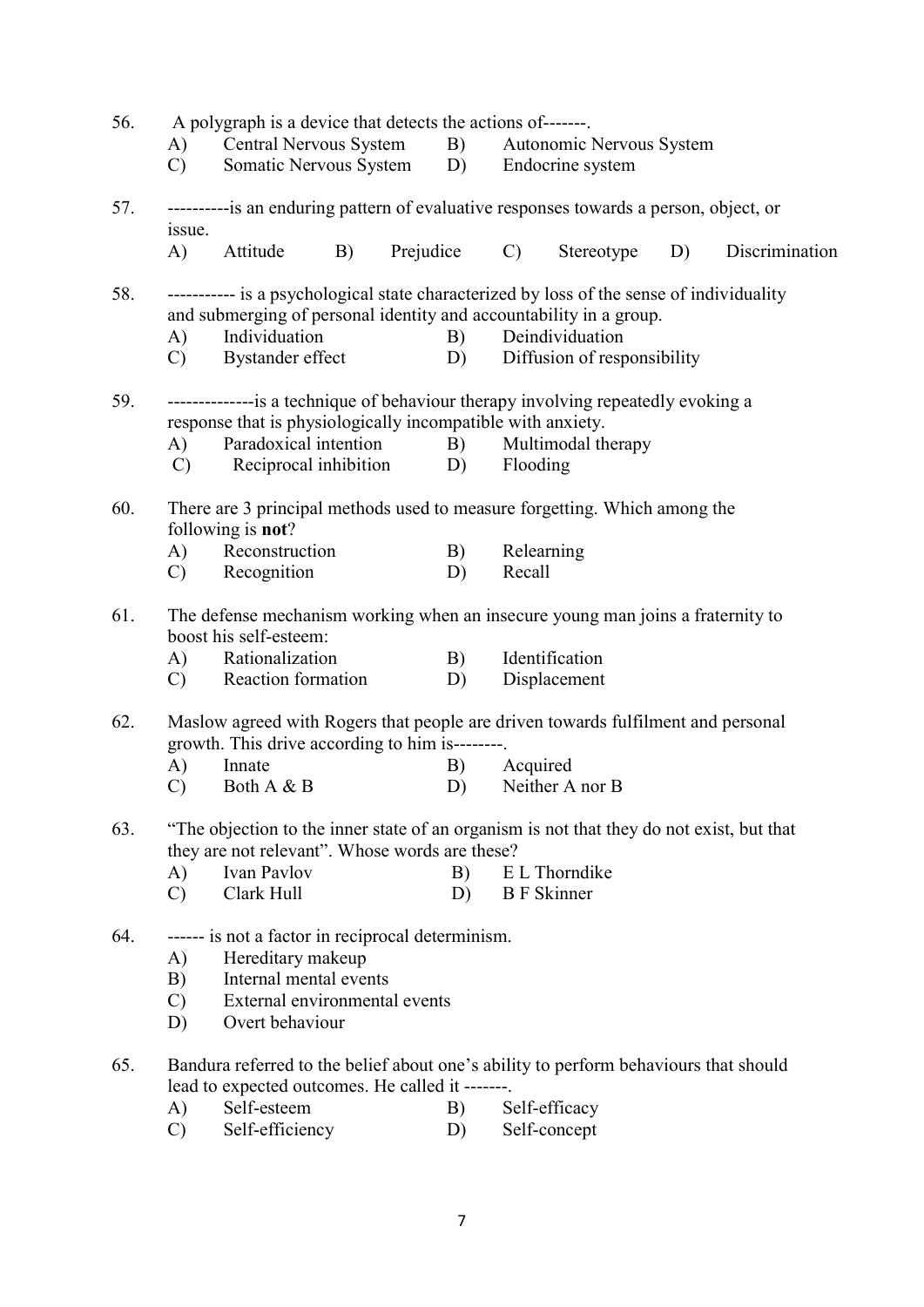| 66. | A)<br>B)<br>$\mathcal{C}$<br>D) | Perceptual illusions happen because of:<br>our mental inefficiency<br>problems with our sensory receptors<br>the largely automatic perceptual processes<br>all the above |         |            |                 |                              |    |     |
|-----|---------------------------------|--------------------------------------------------------------------------------------------------------------------------------------------------------------------------|---------|------------|-----------------|------------------------------|----|-----|
| 67. | A)<br>$\mathcal{C}$             | In classical conditioning, the initial stimulus is ---------<br>nonexistent<br>fixed                                                                                     |         | B)<br>D)   | unknown         | not important                |    |     |
| 68. | A)                              | The term personology was introduced by:<br>Murray                                                                                                                        | B)      | Maslow     | $\mathcal{C}$ ) | Rogers                       | D) | May |
| 69. |                                 | According to Kohlberg, moral development occurs in 3 levels which comprises of<br>----------stages.                                                                      |         |            |                 |                              |    |     |
|     | (A)                             | 4                                                                                                                                                                        | B)<br>5 |            | $\mathcal{C}$ ) | 6                            | D) | 8   |
| 70. | moving.                         | -------------is the tendency to perceive a stationary point of light in a dark room as                                                                                   |         |            |                 |                              |    |     |
|     | (A)                             | Motion parallax                                                                                                                                                          |         | B)         |                 | Auto kinetic effect          |    |     |
|     | $\mathcal{C}$                   | Stereoscopic motion                                                                                                                                                      |         | D)         |                 | Phi phenomenon               |    |     |
| 71. |                                 | ---------refers to a person's characteristic way of perceiving the world                                                                                                 |         |            |                 |                              |    |     |
|     | A)                              | Perceptual organization                                                                                                                                                  |         | B)         |                 | Perceptual constancy         |    |     |
|     | $\mathcal{C}$                   | Perceptual defense                                                                                                                                                       |         | D)         |                 | Perceptual style             |    |     |
| 72. |                                 | The fundamental postulate of ----------is that a person's processes are psychologically<br>channelized by the ways in which he anticipates events.                       |         |            |                 |                              |    |     |
|     | A)                              | Analytical Psychology                                                                                                                                                    |         | <b>B</b> ) |                 | <b>Individual Psychology</b> |    |     |
|     | C)                              | Personal Construct theory D)                                                                                                                                             |         |            |                 | Need theory                  |    |     |
| 73. |                                 | Sometimes we perform better when we are in a group than when we are alone. This<br>effect is known as:                                                                   |         |            |                 |                              |    |     |
|     | A)                              | Social facilitation                                                                                                                                                      |         | B)         |                 | Social loafing               |    |     |
|     | $\mathcal{C}$                   | Group cohesiveness                                                                                                                                                       |         | D)         |                 | <b>Bystander</b> effect      |    |     |
| 74. |                                 | Psychodynamic theories have been criticized for their                                                                                                                    |         |            |                 |                              |    |     |
|     | I                               | Poor testability                                                                                                                                                         |         |            |                 |                              |    |     |
|     | $\mathbf{I}$                    | Overemphasis on external events                                                                                                                                          |         |            |                 |                              |    |     |
|     | III                             | Inadequate base of empirical evidence                                                                                                                                    |         |            |                 |                              |    |     |
|     | IV                              | Male centered views                                                                                                                                                      |         |            |                 |                              |    |     |
|     | A)<br>B)                        | I, III and IV only are correct<br>I, II and III only are correct                                                                                                         |         |            |                 |                              |    |     |
|     | $\mathcal{C}$                   | Only IV is correct                                                                                                                                                       |         |            |                 |                              |    |     |
|     | D)                              | All are correct                                                                                                                                                          |         |            |                 |                              |    |     |
|     |                                 |                                                                                                                                                                          |         |            |                 |                              |    |     |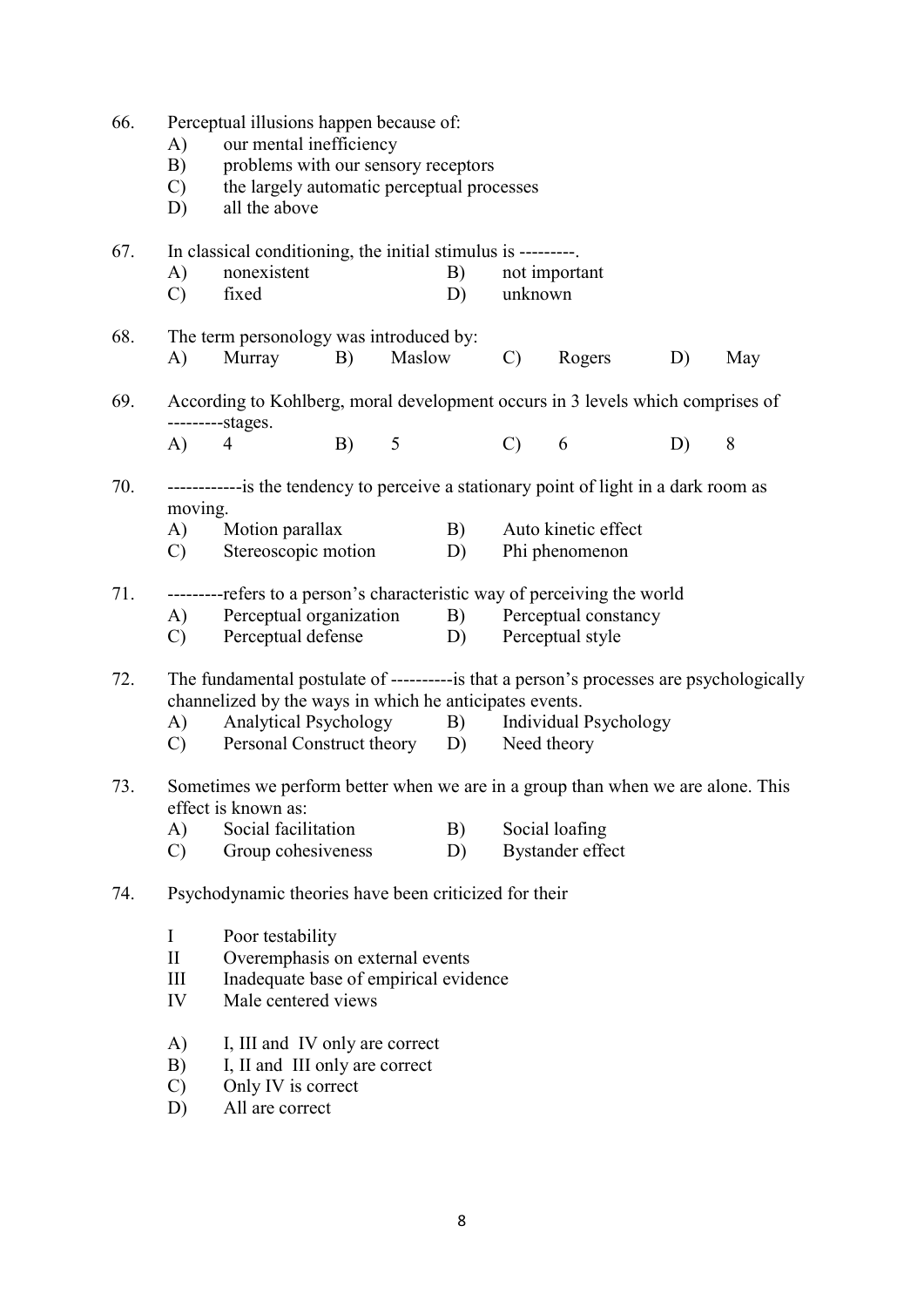75. When workers in a factory believe that their performance will be rewarded by something they value, they will work harder. This explanation relates to which motivation theory? A) Equity theory B) Reinforcement theory C) Expectancy theory D) Goal setting theory 76. Standard deviation of the values of the statistic observed in a large number of random samples from the population. A) Average error B) Standard error C) Deviation error D) Sampling error 77. Yerkes – Dodson law states that the relation between arousal and performance is: A) A straight line B) A wave C) A U curve D) An inverted U 78. --------------is the Piagetian concept which refers to the tendency to focus attention on only one salient aspect of an object, situation, or problem at a time, to the exclusion of other potentially relevant aspects. A) Centration B) Conservation C) Egocentrism D) Decentration 79. Which among the following does not give a score in EPQ? A) Extraversion B) Introversion C) Neuroticism D) Psychoticism 80. Groups which set standards that individuals use as positive and negative models: A) Comparative reference groups B) Normative reference groups C) Similar reference groups D) Standard reference groups 81. The qualitative study of the interrelation between the members of a social group: A) Sociomapping B) Sociometry C) Sociology D) Epistemology 82. Personality test based on the theory of personality by Henry Murray: A) MBTI B) MMPI C) NEO-PI D) EPPS 83. Which among the following is not a synonym of z score? A) Standard score B) Stanine score C) Sigma score D) Deviation score 84. The tendency for involvement in a group to cause the attitudes and opinions of the group members to be more extreme, in the direction of the predominant attitudes and opinions of the group is referred to as ---------. A) Group think B) Group shift C) Group polarization D) Persuasion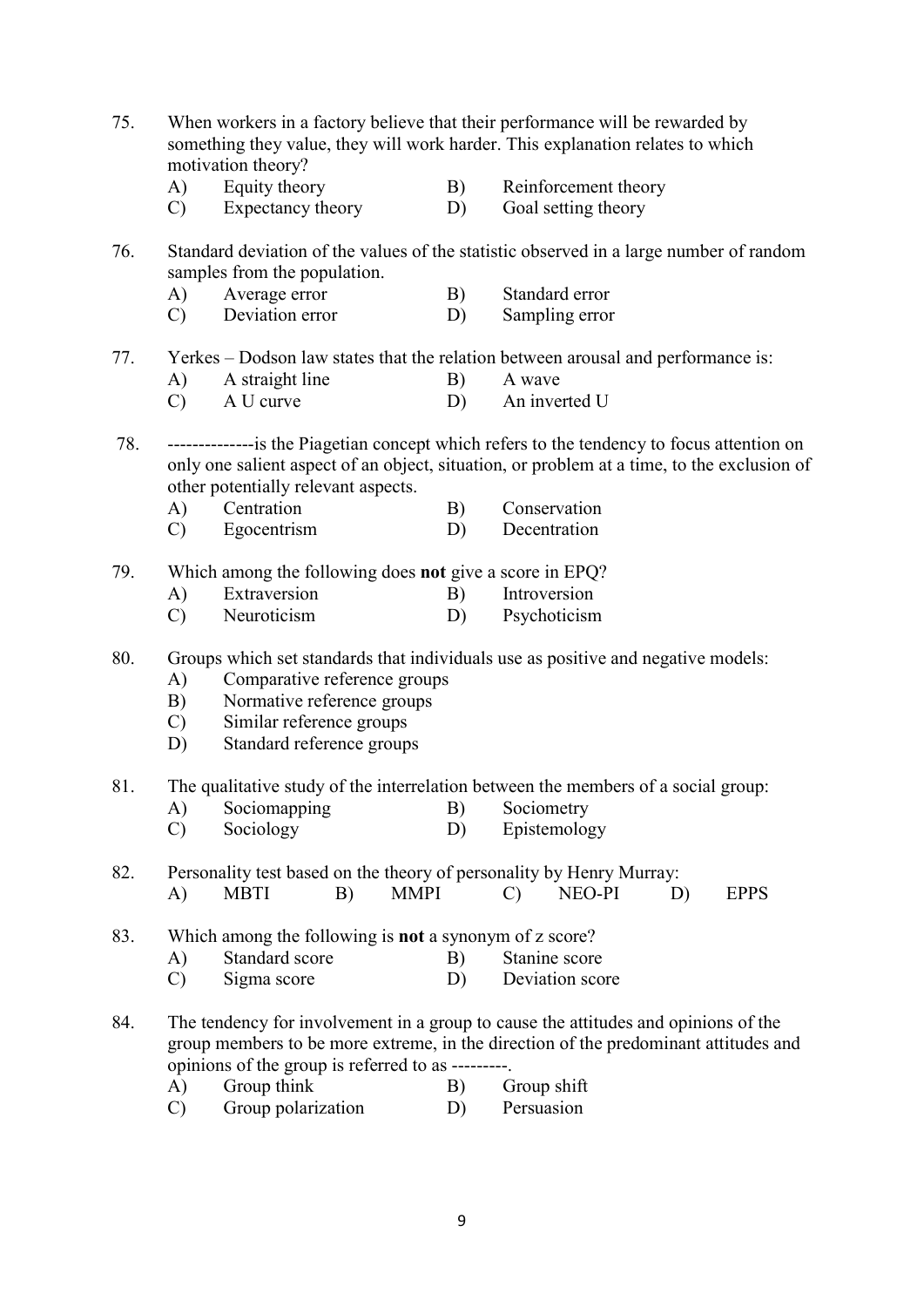- 85. The Job Descriptive Index is a scale used to measure five major factors associated with--------.
	- A) Employee motivation B) Organizational culture
	- C) Organizational development D) Job satisfaction
- 86. ---------- is a qualitative research method that deals with interpretation, especially of literary texts and scripts
	- A) Ethnomethodology B) Hermeneutics
	- C) Protocol analysis D) Verstehen
- 87. A quasi-experimental research design, which consists of a sequence of baseline measurements, followed by a change in the independent variable, and then a sequence of post intervention measurements is called--------.
	- A) Interrupted time series design
	- B) Nonequivalent groups design
	- C) One group pretest post test design
	- D) Equivalent groups design
- 88. ---------------level of significance has become conventional in Psychology.
- A) 1% B) 2% C) 5% D) 7%
- 89. Any prediction of behaviour based on purely statistical information and not subjective judgement.
	- A) Objective prediction B) Actuarial prediction
	- C) Behavioural prediction D) Inferential prediction
- 90. ------------is the term used for traits or temperaments in Buddhism A) Caritas B) Maitri C) Saddha D) Sila

91. Which among the following is not another name for Rogerian therapy?

- A) Client centered B) Person centered
- C) Non directive D) Directive
- 92. Assertion (A): Randomization controls for the influence of extraneous variables and enables inferential statistics to be used.

 Reason (R): Here, we cannot determine the significance of any effects that are then observed

- A) Both (A) and (R) are true and (R) is the correct explanation of (A).
- B) Both (A) and (R) are true, but (R) is not the correct explanation of (A).
- $(C)$  (A) is true, but  $(R)$  is false.
- D) (A) is false, but (R) is true
- 93. Improvement in learning or performance of a task as a result of training on a different but related task is called ---------.
	- A) Proactive interference B) Retroactive interference
		-
	- C) Positive transfer D) Negative transfer
		-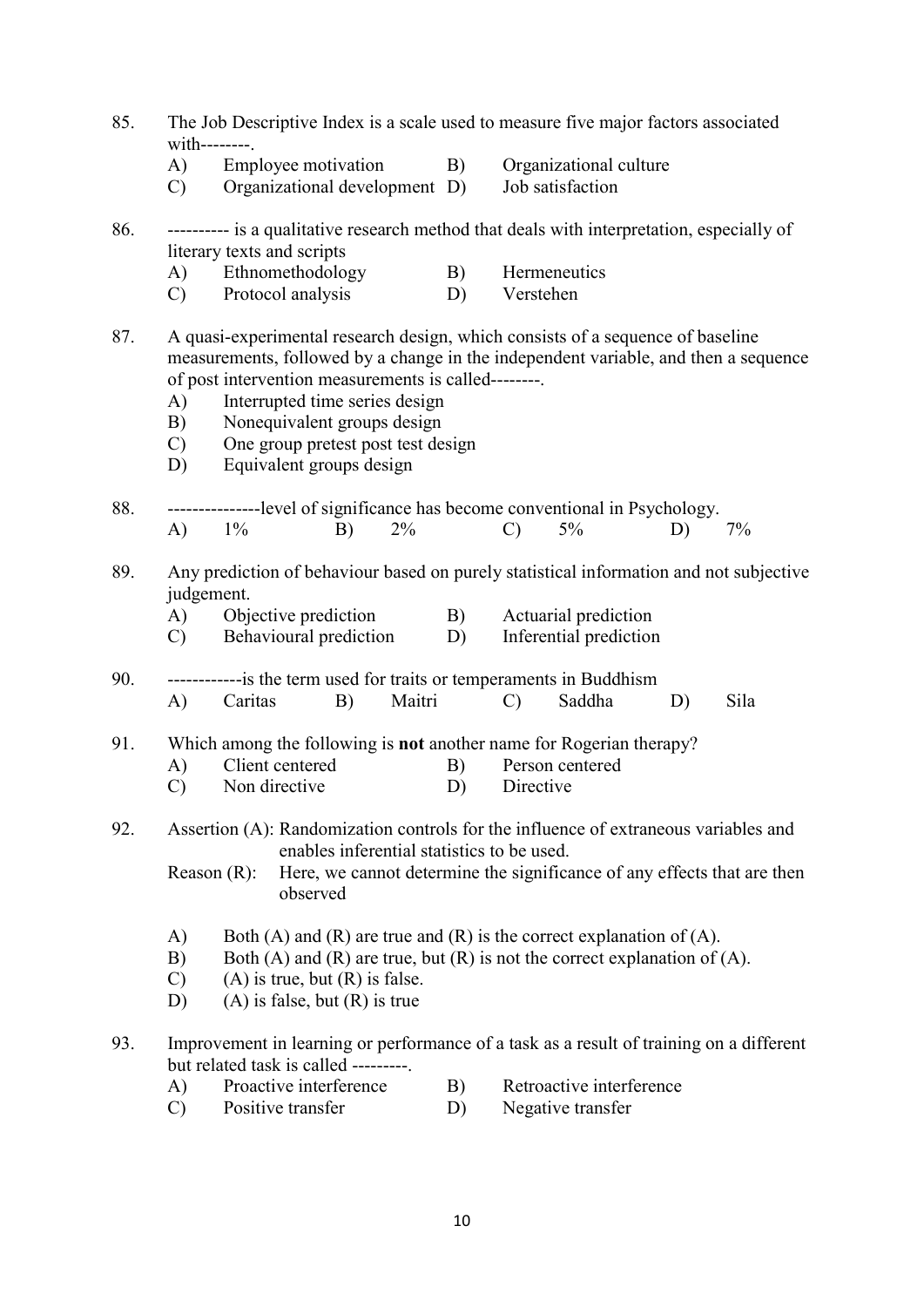94. Match List I with List II:<br>List I Li

List II

|                                                                                                                                                                                      | a. Autism<br>b. Disintegrative<br>c. Asperger's<br>d.Conduct |                                                                | patterns of behaviour                        |    | 1. Loss of language abilities, social skills, motor skills<br>2. Persistent violations of the rights of others, social norms, rules<br>3. Severe impairment in social interaction with stereotyped<br>4. Pathological self-absorption and preoccupation with self |  |  |  |  |
|--------------------------------------------------------------------------------------------------------------------------------------------------------------------------------------|--------------------------------------------------------------|----------------------------------------------------------------|----------------------------------------------|----|-------------------------------------------------------------------------------------------------------------------------------------------------------------------------------------------------------------------------------------------------------------------|--|--|--|--|
|                                                                                                                                                                                      |                                                              |                                                                |                                              |    |                                                                                                                                                                                                                                                                   |  |  |  |  |
|                                                                                                                                                                                      | A)<br>$\mathcal{C}$ )                                        | $a-3$ , $b-2$ , $c-4$ , $d-1$<br>$a-4$ , $b-1$ , $c-3$ , $d-2$ |                                              | B) | $a-2$ , $b-4$ , $c-3$ , $d-1$<br>D) $a-2, b-3, c-4, d-1$                                                                                                                                                                                                          |  |  |  |  |
| 95.                                                                                                                                                                                  | Who among the following is not a Neo-Freudian?               |                                                                |                                              |    |                                                                                                                                                                                                                                                                   |  |  |  |  |
|                                                                                                                                                                                      | Karen Horney<br>A)                                           |                                                                |                                              | B) | Erich Fromm                                                                                                                                                                                                                                                       |  |  |  |  |
|                                                                                                                                                                                      | $\mathbf{C}$                                                 | Harry Stack Sullivan                                           |                                              | D) | Alfred Adler                                                                                                                                                                                                                                                      |  |  |  |  |
| 96.                                                                                                                                                                                  |                                                              | is a constant function of the intensity of the stimulus:       |                                              |    | The law which states that smallest detectable difference for any intensity of a stimulus                                                                                                                                                                          |  |  |  |  |
|                                                                                                                                                                                      | A)                                                           | Weber's law                                                    |                                              | B) | Fechner's law                                                                                                                                                                                                                                                     |  |  |  |  |
|                                                                                                                                                                                      | Steven's Power law<br>$\mathcal{C}$ )                        |                                                                |                                              | D) | Law of effect                                                                                                                                                                                                                                                     |  |  |  |  |
| 97.                                                                                                                                                                                  |                                                              |                                                                |                                              |    | A pathological fear of a personal physical defect or deformity:                                                                                                                                                                                                   |  |  |  |  |
|                                                                                                                                                                                      | A)                                                           | Monophobia                                                     |                                              | B) | Asthenophobia                                                                                                                                                                                                                                                     |  |  |  |  |
|                                                                                                                                                                                      | $\mathcal{C}$                                                | Dysmorphophobia                                                |                                              | D) | Algophobia                                                                                                                                                                                                                                                        |  |  |  |  |
| 98.<br>Which among the following is <b>not</b> a dissonance reducing behaviour?<br>Changing one of the cognition<br>A)<br>Decreasing the perceived importance of dissonant cognition |                                                              |                                                                |                                              |    |                                                                                                                                                                                                                                                                   |  |  |  |  |
|                                                                                                                                                                                      | B)<br>$\mathcal{C}$<br>D)                                    | Adding further cognitions                                      | Changing the characteristics of the stimulus |    |                                                                                                                                                                                                                                                                   |  |  |  |  |
| 99.                                                                                                                                                                                  | Behaviour motivated by desire for food or drink is -------.  |                                                                |                                              |    |                                                                                                                                                                                                                                                                   |  |  |  |  |
|                                                                                                                                                                                      | A)                                                           | Primary behaviour                                              |                                              | B) | Appetitive behaviour                                                                                                                                                                                                                                              |  |  |  |  |
|                                                                                                                                                                                      | $\mathbf{C}$                                                 |                                                                |                                              |    | Basic motivated behaviour D) Intrinsic behaviour                                                                                                                                                                                                                  |  |  |  |  |
| 100.                                                                                                                                                                                 |                                                              |                                                                |                                              |    | According to -------------theory, the perception of objects proceeds by recognizing.<br>individual features and assembling them to form a coherent pattern.                                                                                                       |  |  |  |  |
|                                                                                                                                                                                      | A)                                                           | Feature detection                                              |                                              | B) | Feature Comparison                                                                                                                                                                                                                                                |  |  |  |  |
|                                                                                                                                                                                      | $\mathcal{C}$                                                | Feature contrast                                               |                                              | D) | Feature list                                                                                                                                                                                                                                                      |  |  |  |  |
| 101.                                                                                                                                                                                 |                                                              | Instability or fluctuation of emotions:                        |                                              |    |                                                                                                                                                                                                                                                                   |  |  |  |  |
|                                                                                                                                                                                      | A)                                                           | <b>Blunted</b> affect                                          |                                              | B) | Flat affect                                                                                                                                                                                                                                                       |  |  |  |  |
|                                                                                                                                                                                      | $\mathcal{C}$                                                | Labile affect                                                  |                                              | D) | Constricted affect                                                                                                                                                                                                                                                |  |  |  |  |
| 102.                                                                                                                                                                                 |                                                              |                                                                |                                              |    | The generation of fabricated accounts of events, experience, or facts, either<br>deliberately or without conscious intent, to compensate for memory loss:                                                                                                         |  |  |  |  |
|                                                                                                                                                                                      | A)                                                           | Reconstruction                                                 |                                              | B) | Confabulation                                                                                                                                                                                                                                                     |  |  |  |  |
|                                                                                                                                                                                      | $\mathcal{C}$                                                | Construction                                                   |                                              | D) | Fabrication                                                                                                                                                                                                                                                       |  |  |  |  |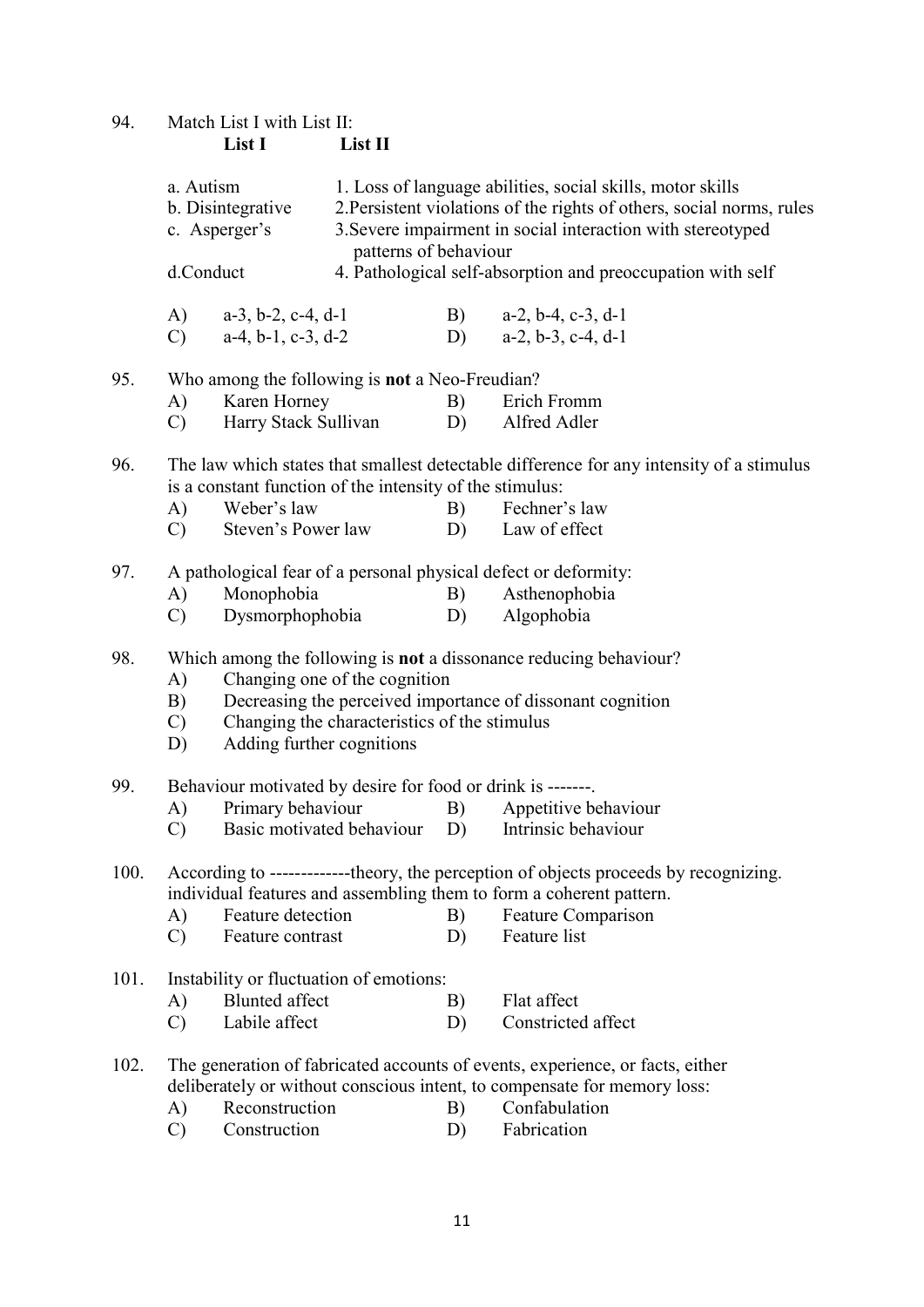- 103. A personality disorder characterized by pervasive pattern of impulsivity, and personal unstable personal relationships, self-image and affect:
	- A) Self-defeating personality disorder
	- B) Avoidant personality disorder
	- C) Dependent personality disorder
	- D) Borderline personality disorder

104. A college student consulted a psychologist for fear of taking seminars. She was taught to relax to a hierarchy of anxiety provoking experiences. Which technique is used here?

- A) Aversive therapy B) Assertive therapy
- C) Systematic desensitization D) Contingency management
- 105. The set of all possible operations that can be performed in an attempt to reach a solution:
	- A) Problem cycle B) Problem space
	- C) Problem set D) Operations

106. Group of people sharing common experience or demographic trait: A) Team B) Sample C) Population D) Cohort

- 107. Learning of an association between two stimuli that are presented together or in close succession without reinforcement:
	- A) Priming B) Sensory preconditioning
	- C) Forward conditioning D) Backward conditioning
- 108. Creative problem solving usually by reformulating the problem or viewing it from a fresh angle:
	- A) Divergent thinking B) Vertical thinking
	- C) Convergent thinking D) Lateral thinking

109. The measure of the stability of a test based on correlation between scores of a group of respondents on two separate occasions:

- A) Correlation coefficient B) Equivalent form reliability
- C) Test retest reliability D) Split half reliability
- 110. The narrative substance of a dream as it is recalled by a dreamer:
	- A) Dream work B) Latent content
	- C) Manifest content D) Secondary revision

111. Which among the following is not a concept put forth by Piaget?

- A) Accommodation B) assimilation
- C) Scaffolding D) conservation
- 112. The process of constructing a Guttman scale is called----------.
	- A) Scalogram analysis B) Guttman analysis
	- C) Item analysis D) Guttman scaling